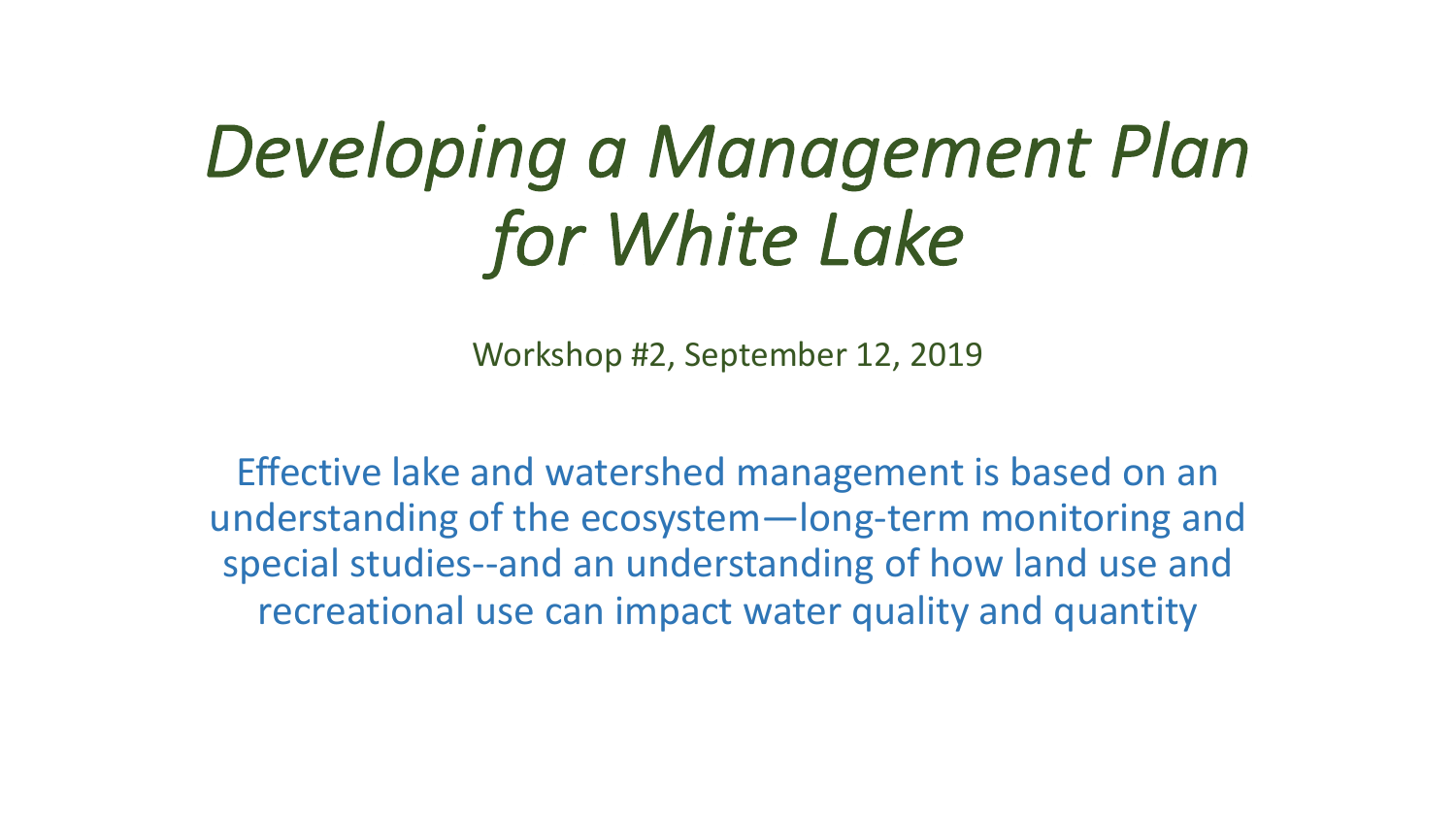### White Lake is a State-Owned Lake Multiple Entities With Multiple Responsibilities

*State Agencies:*

*Local/Regional:*

NC Division of Parks and Recreation NC Wildlife Resources Commission NC Division of Water Resources

Lumber River Council of Governments Town of White Lake Bladen County Bladen Soil and Water Conservation **District** 

#### **Focused on Lake**

**Focused on Land Use/Watershed**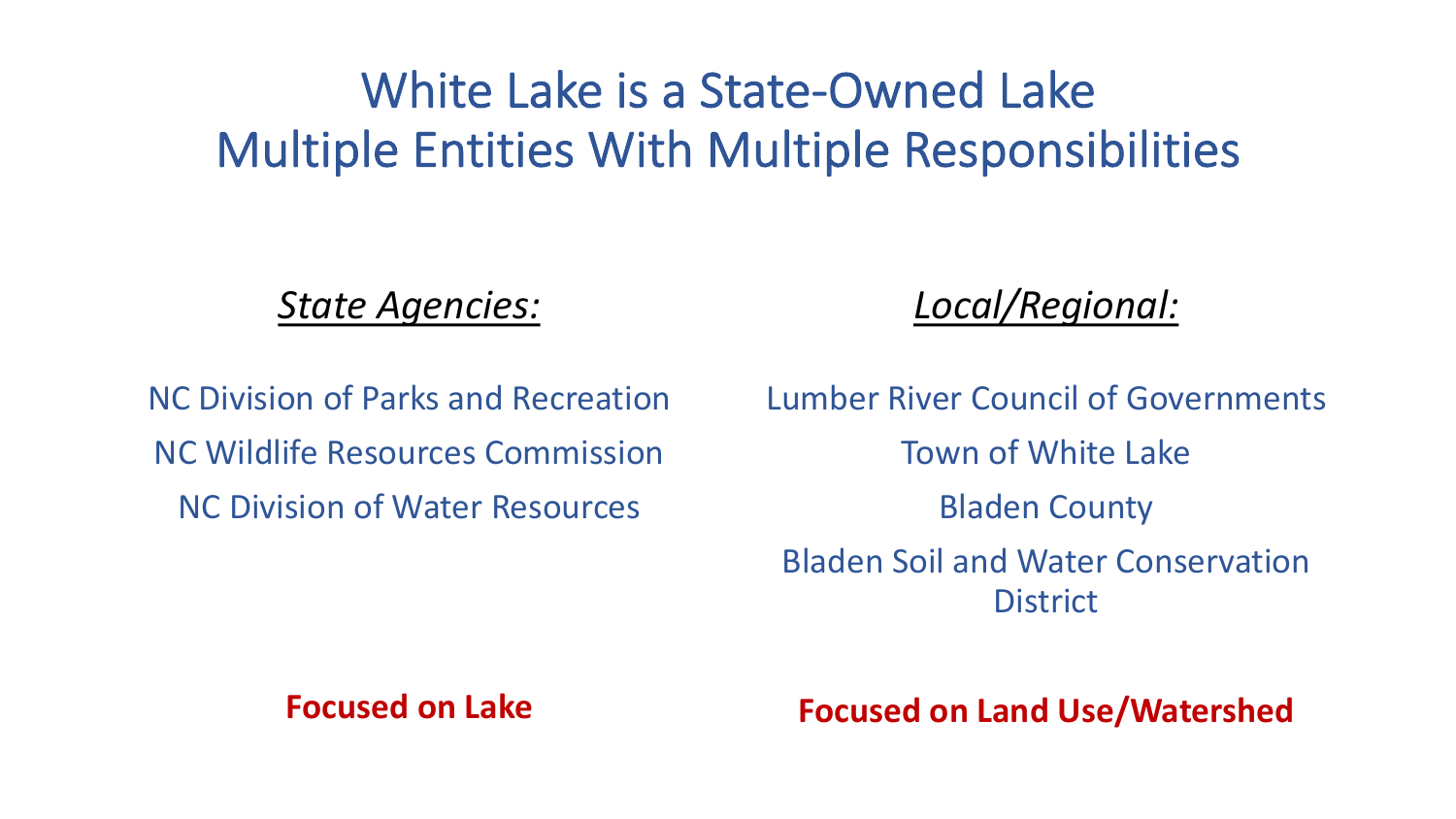#### A Brief Look Back: Newspaper Headlines and a 1996 Plan Developed by NC Division of State Parks

*White Lake State Lake General Management Plan:*

Natural Resource Management Issues

#### **Water Level**

"Groundwater inflow to the lake is still not completely understood, and it appears that rainfall and evaporation are by far the most significant factors affecting lake water levels."

#### **Water Quality**

"Many lake users have expressed concerns about the lake's water quality. It has been suggested that the turbidity problem can be eliminated by banning or restricting motorboats on the lake. Although this has received widespread support, efforts to enact a ban or restrict the size or numbers of boats have so far been unsuccessful."

Newspaper Headlines:

*Grim White Lake Picture Is Painted*

Fayetteville Observer, 2/12/1981

#### *Low White Lake Level Not Hurting Business*

*Fayetteville Observer, 7/13/1981*

## The Lake: As Facilities Improve, Its<br>Condition Declines

Bladen Journal, 10/26/1981

*Boats Stir Up Smelly Algae, Sticky Dispute at White Lake*

*Raleigh News & Observer, 7/18/1990*

*Killing the Lake They Love*

*Raleigh News & Observer, 7/22/1990*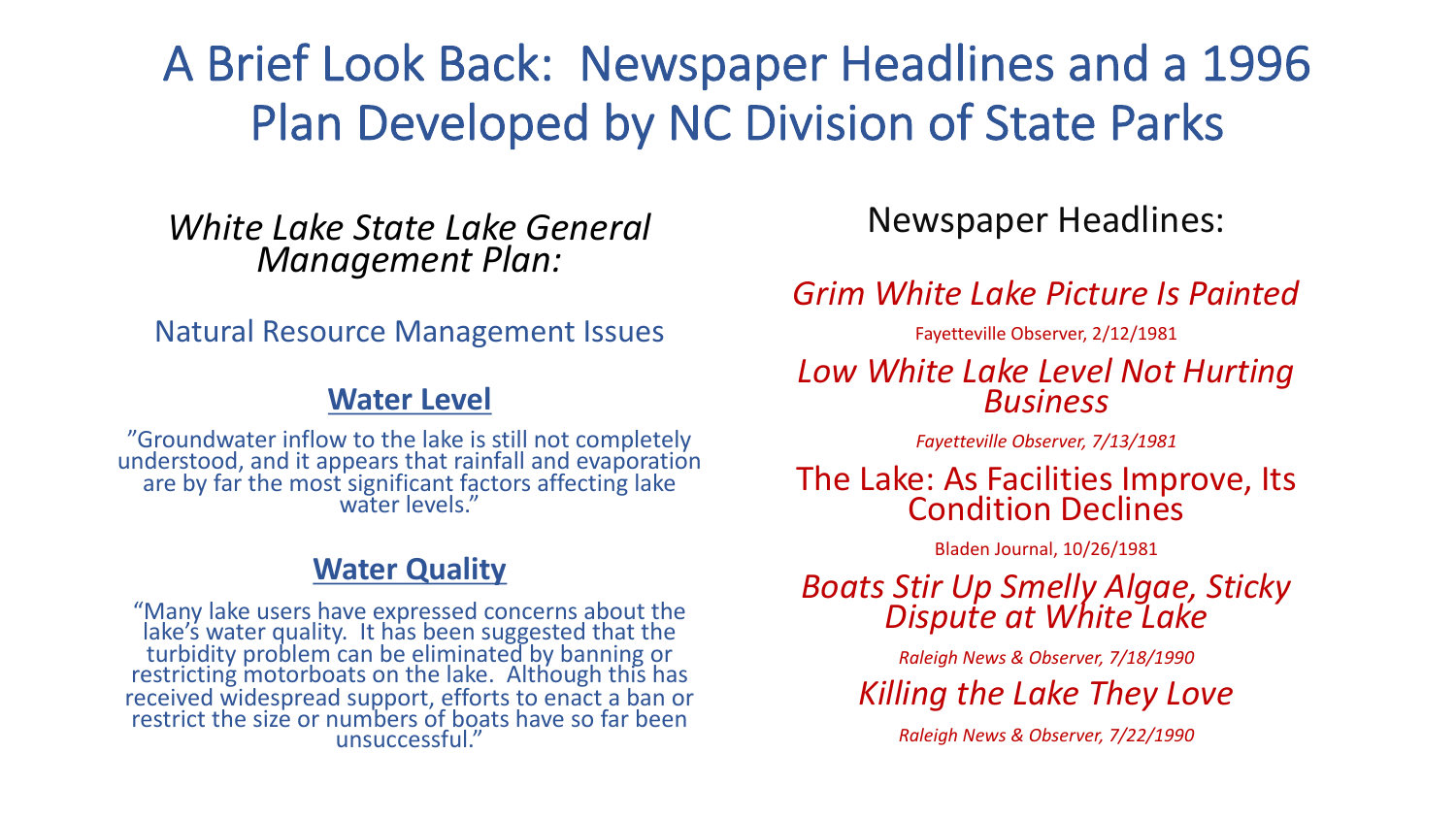### Building on What We Know

Hydrology: groundwater changes, drainage concerns

Precipitation Changes: extreme rainfall events increasing, more abnormally dry periods

Atmospheric/Climate Changes: nutrients in rainfall, increasing temperatures

Land Use Changes: change in function of surrounding wetlands, more polluted stormwater runoff

Lake water pH increase: change in the types of lake life

> Alum treatment worked to eliminate cyanobacteria

Hydrilla not well-established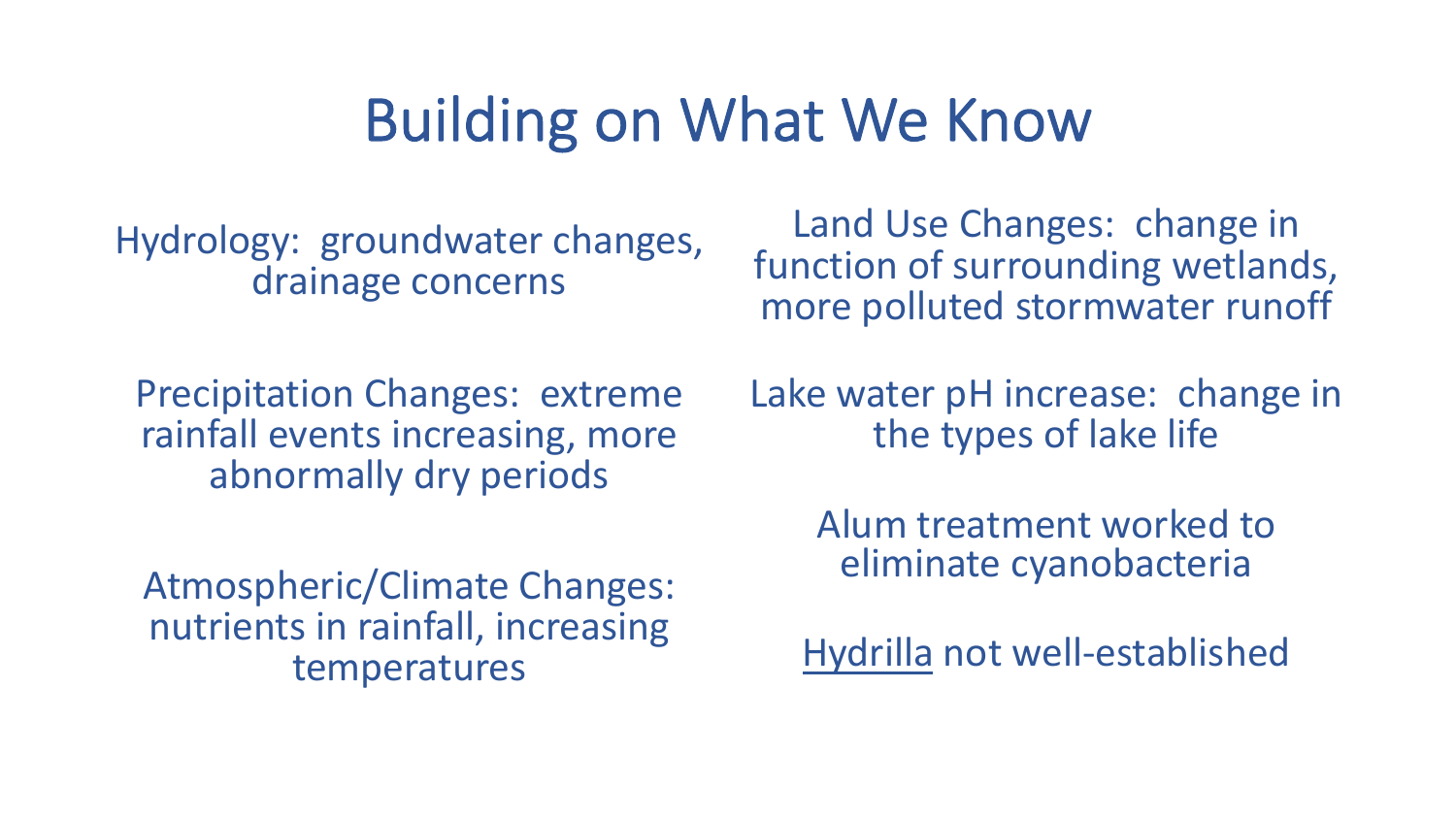## In-Lake Management for White Lake: The Process in 2018

*Problem: persistent cyanobacterial bloom*

*Science Advisory Group reviewed options for treatment—alum to remove P and algae selected*

*Town was able to use mosquito permit for treatment of <1,000 acres*

*HAB Aquatic Solutions met requirements for treatment; bid prepared and accepted by Town Board*

*Treatment conducted May 3-16, 2018*

*State-mandated monitoring conducted before, during and after treatment*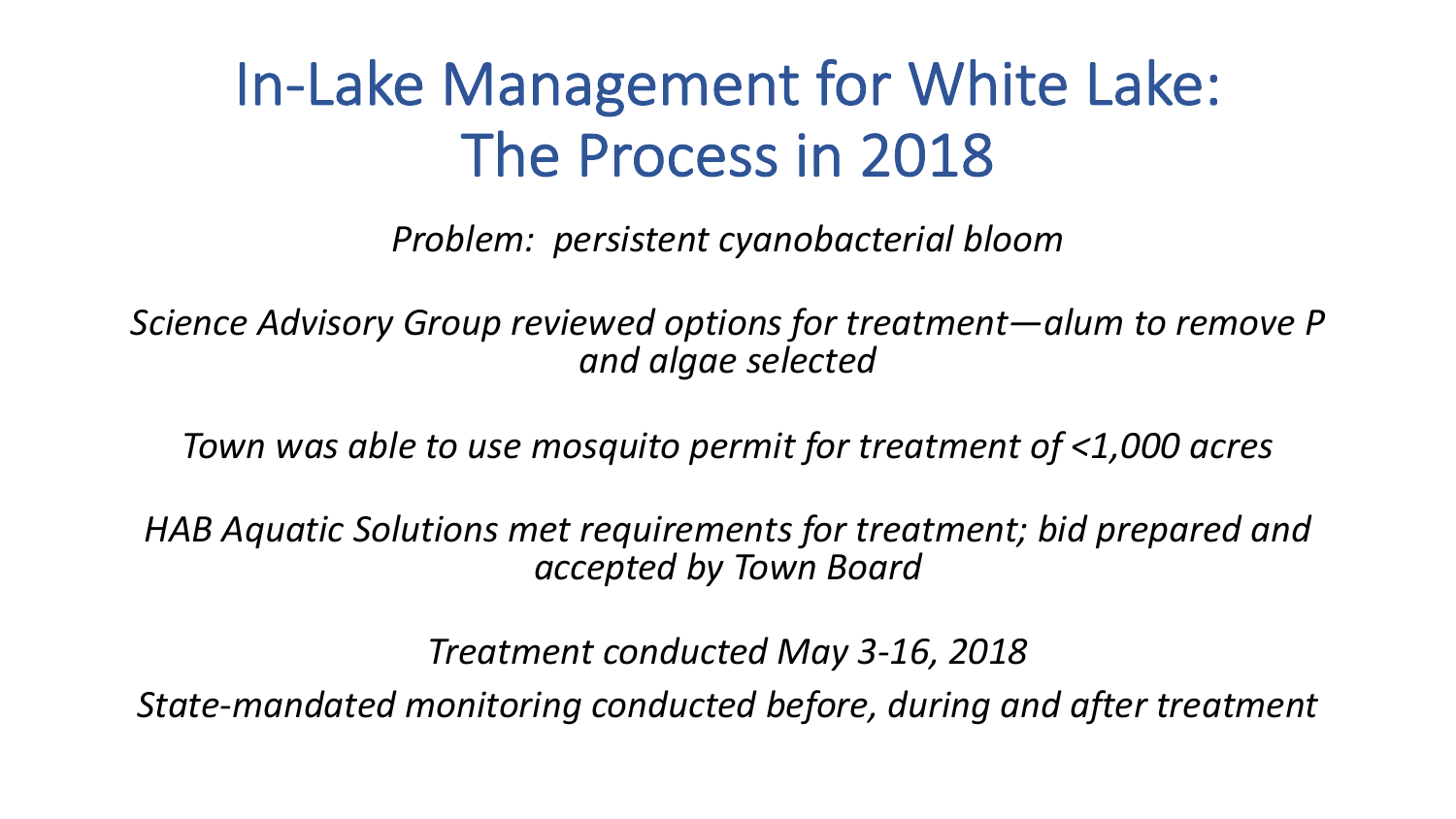# In-Lake Management for White Lake: Monitoring and Sediment Studies

The Town has supported ongoing monitoring and special studies

Sediment analysis indicates that treatment of the sediments (Phosphorus inactivation) is not needed—plenty of aluminum and iron to bind up with P

#### **Lake management advisors all recommend continuing monitoring and no treatment until P levels increase**

Water column P levels have been quite low (*very good*)—starting to increase in August, but pH remains stable, around 6.5 (*very good*)

Monthly monitoring of aquatic vegetation, rainfall and lake level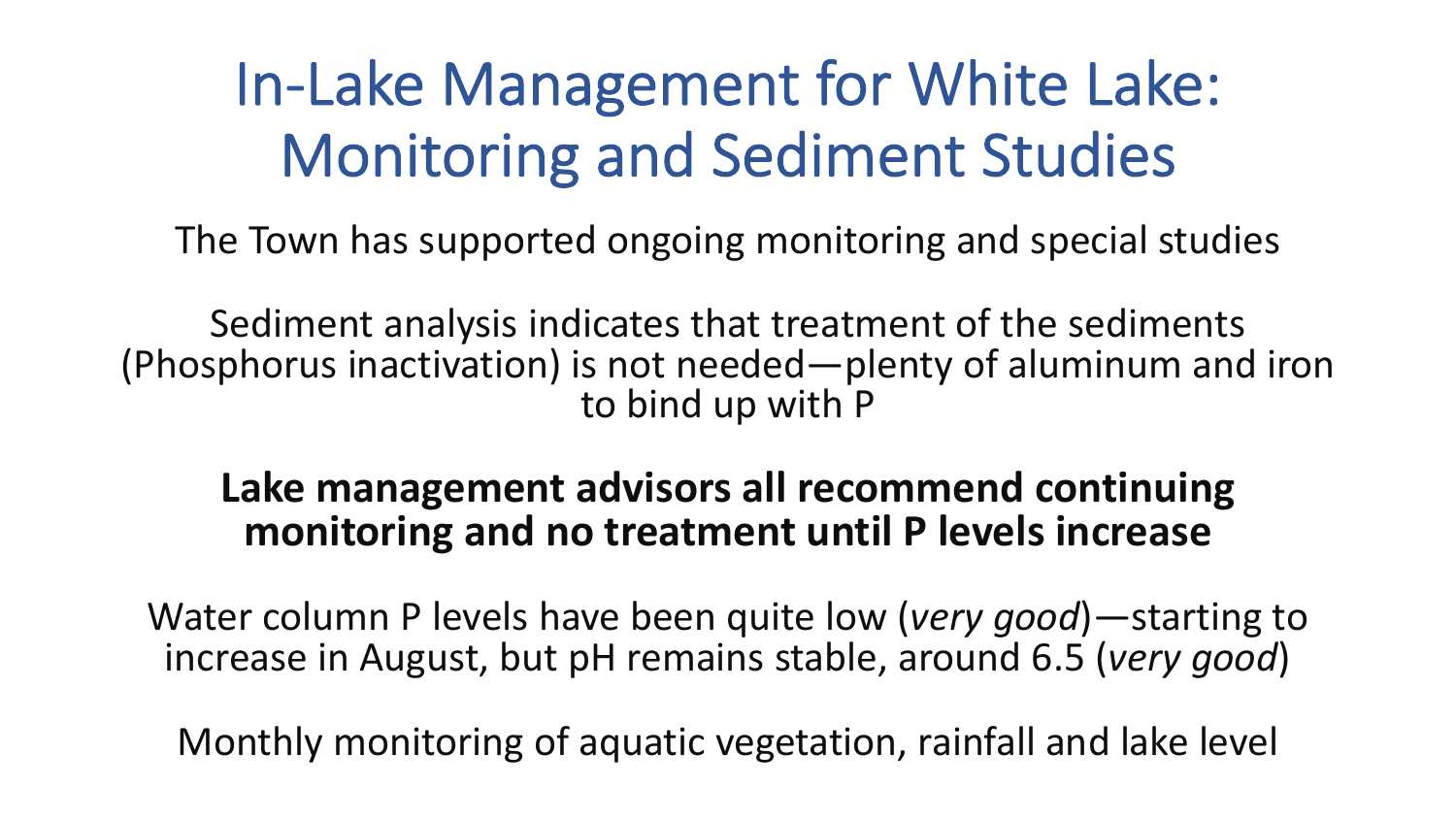## In-Lake Management for White Lake: Future Process

NC DWR determined that NC State Parks must apply for NPDES permit for any future treatment

Application process—monitoring data would demonstrate need

State Agency review of completed application, approval by NC DWR

Development of RFP with requirements, dosing level, budget constraints (if any)

Schedule, implement and monitor treatment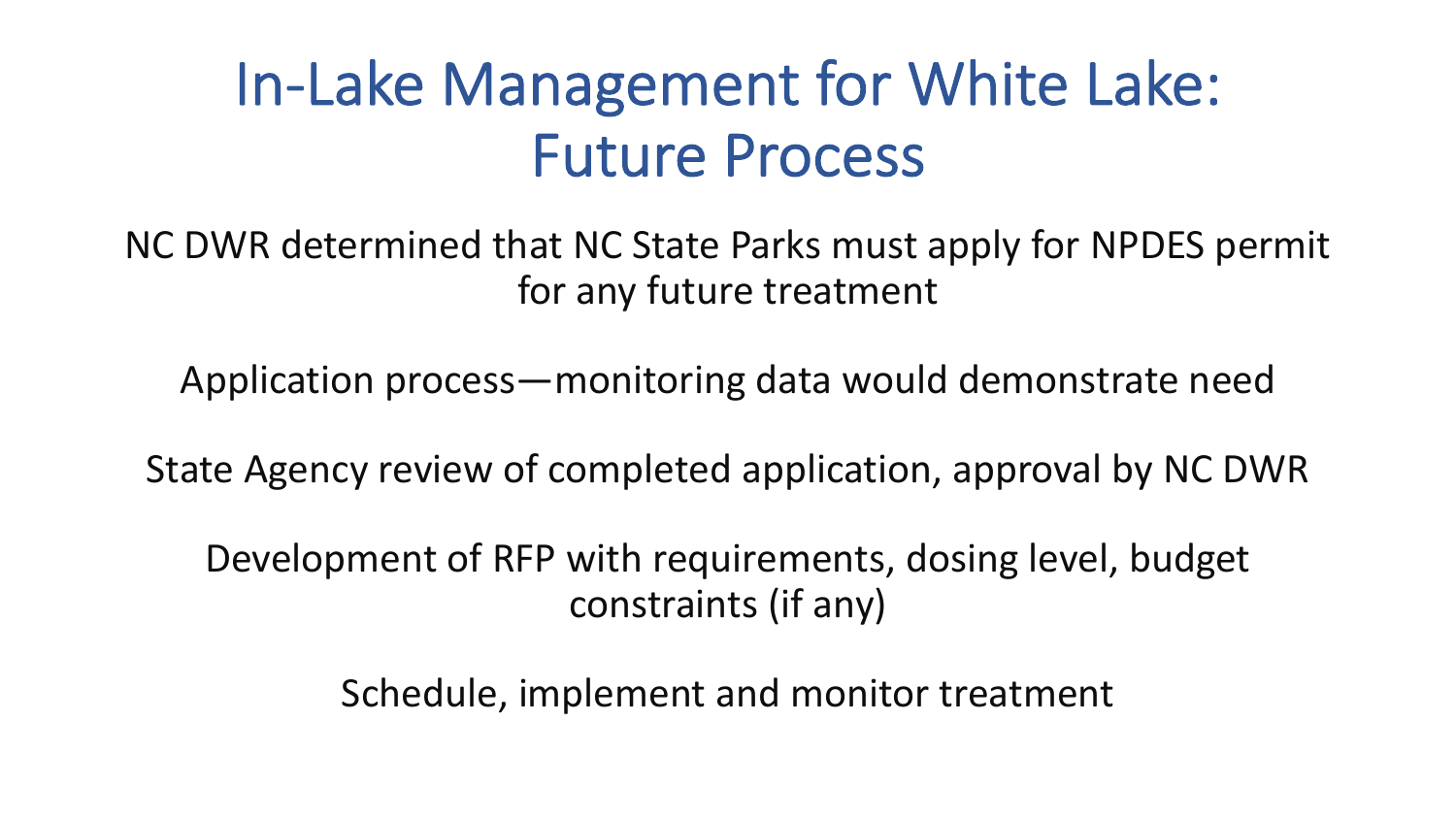# In-Lake Management for White Lake: **Hydrilla**

Monthly monitoring and annual whole lake aquatic vegetation survey— Town Cost Share 50/50

> "Early detection, rapid response" Treatment with specific herbicide if found

Variability from year to year in the amount of vegetation (and filamentous<br>algae)

Boating activity breaks up vegetation and algae—could help distribute fragments of Hydrilla throughout lake

Inspection and boat wash station needed—ballast water problematic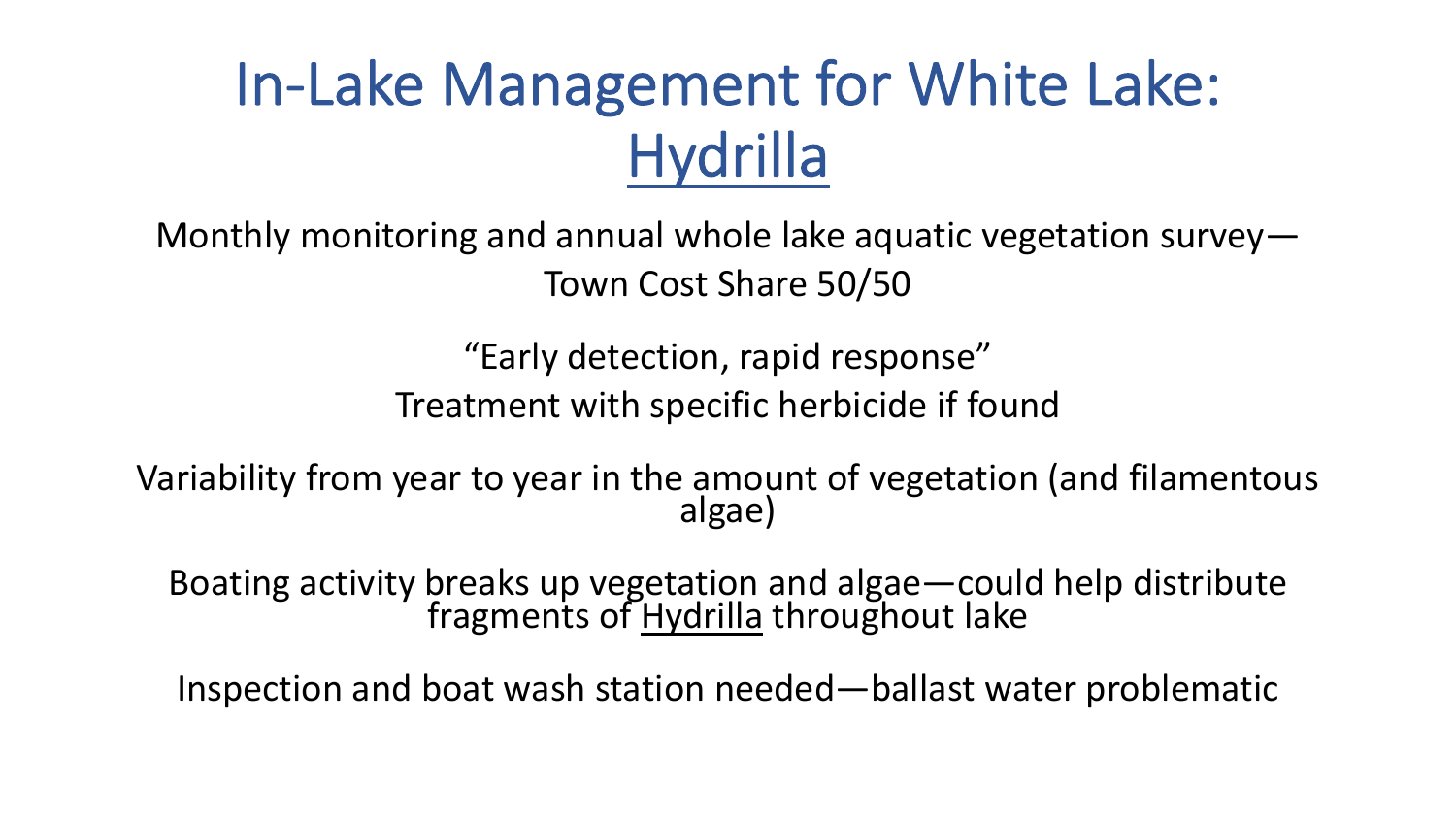### Grant-Funded Project (Lumber River COG and Town): Stormwater Assessments and Management Needs

Locate and map outfalls and ditches

Analyze water samples from pipes, ditches after rainfall

Assess Best Management options (BMPs) for priority spots

Develop Stormwater Management program for Town—include lawn runoff of nutrients and other contaminants (not possible to ban by regulatory action)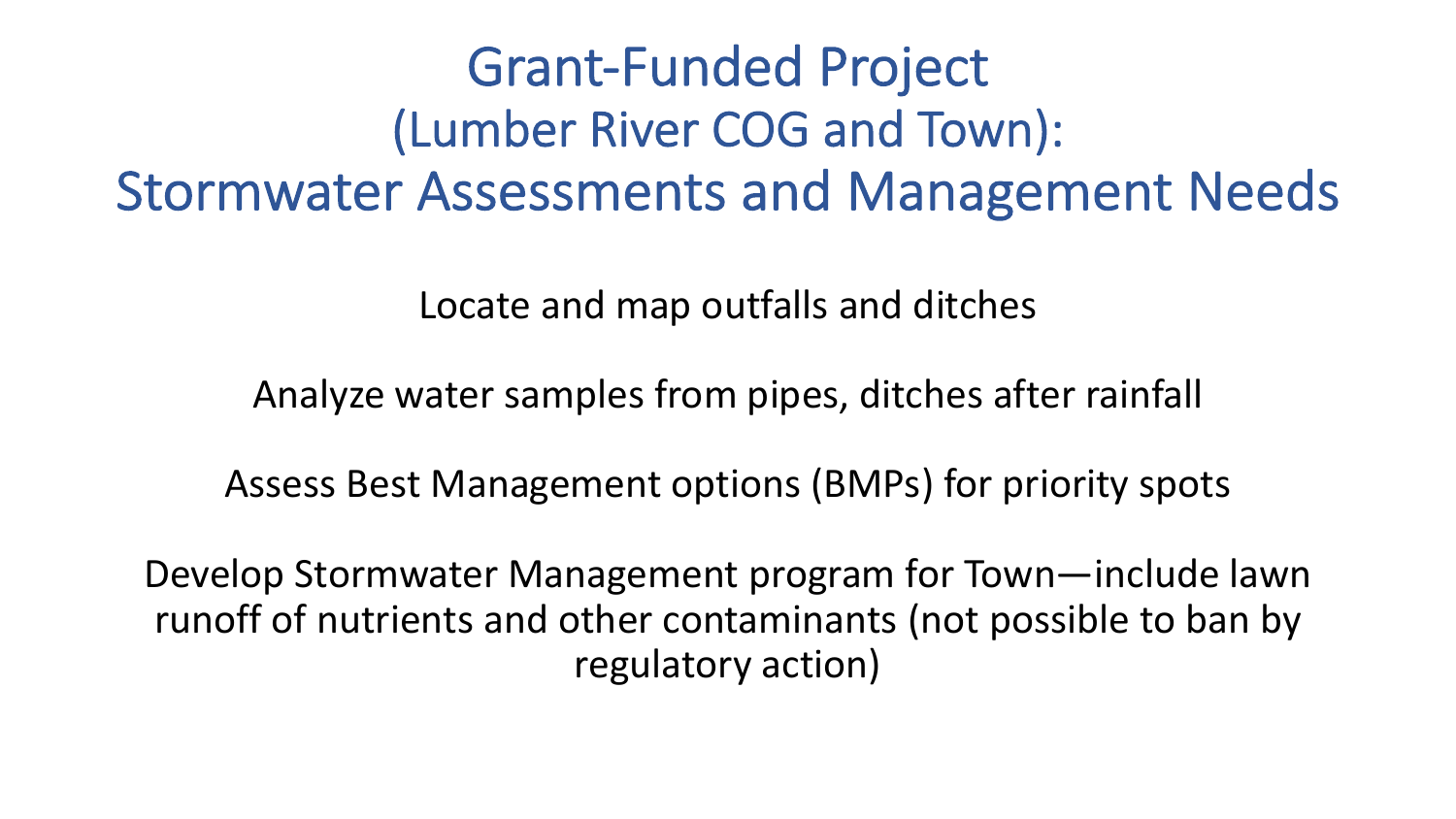## Town's WW Collection System Repair and Rehabilitation

State Revolving Fund Loan for \$2.038 Million awarded; Start: March 2020, with completion in Fall 2020

Town applied for (with LRCOG assistance) but did not receive a grant for Asset Management—submitting another application

Town Board Resolution to submit application adopted September 10, 2019

SRF Application for Phase II in progress; letter of intent submitted \$3.0 Million loan application is in review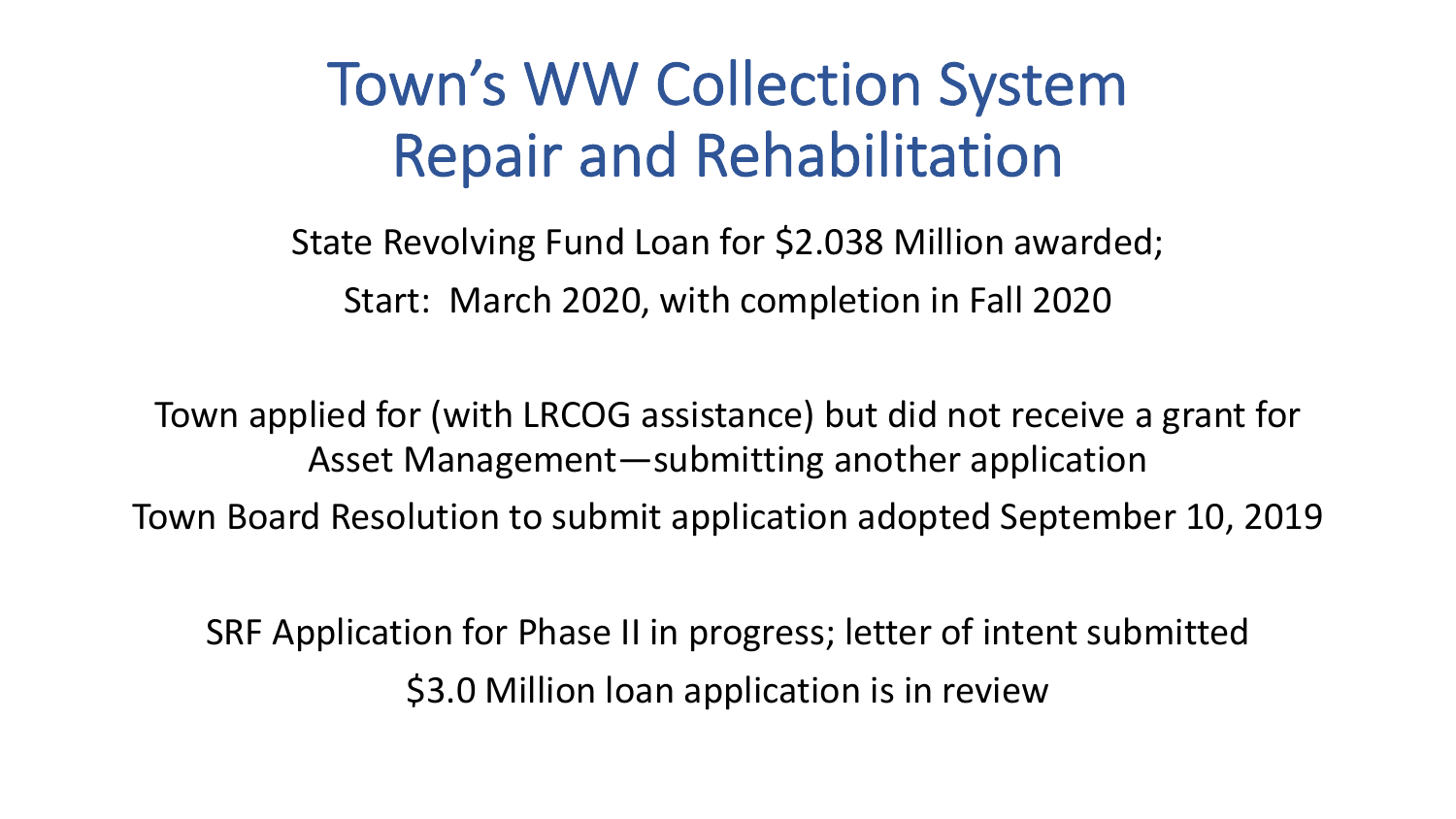#### Understanding White Lake's Groundwater Source

Hydrogeological maps provide cross-sectional views of the earth, with confining layers and groundwater aquifers

Maps for this region were developed by Groundwater Management Associates (GMA) for the Lumber River Council of Governments

Surficial aquifer (not deep aquifer) is source of groundwater entering White Lake

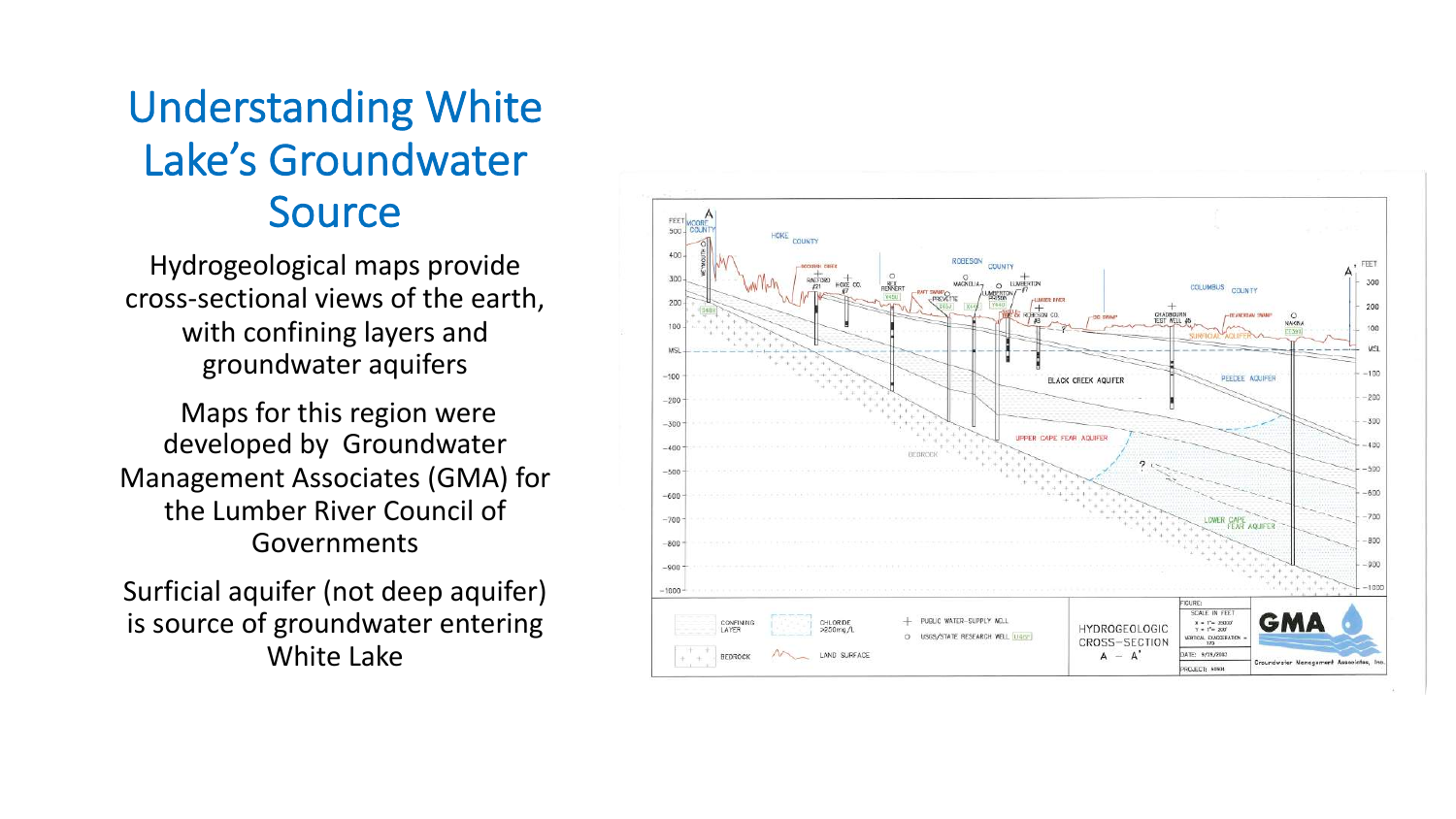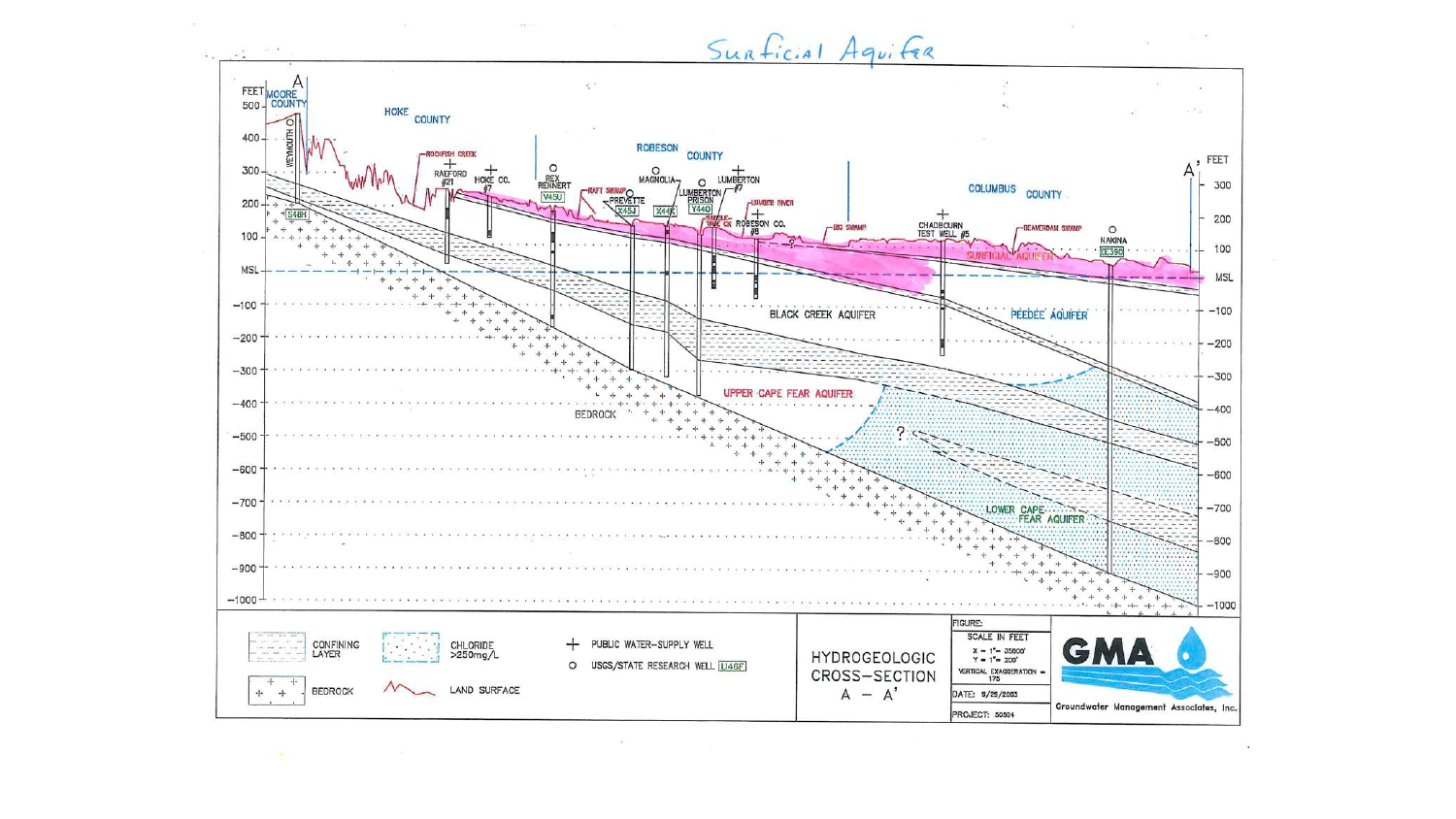# Identification of Lake Issues: Multiple Stakeholder Groups and Interests

Reduced groundwater flow to lake Drainage and flooding Regulating outfall at Turtle Cove Lake level variability Lake aesthetics—turbidity Water quality—algae Boating activity stirring up algae and sediments Sea walls, other structures in lake Public health—skin rashes Public health—*Naegleria fowleri* (brain-eating amoeba) Public safety—boating speed in no wake areas, nighttime boating accidents (hitting structures) Introduction of invasive species such as *Hydrilla* Sport fishing tournaments and fish stocking Nutrients—waterfowl Nutrients—stormwater Nutrients--groundwater